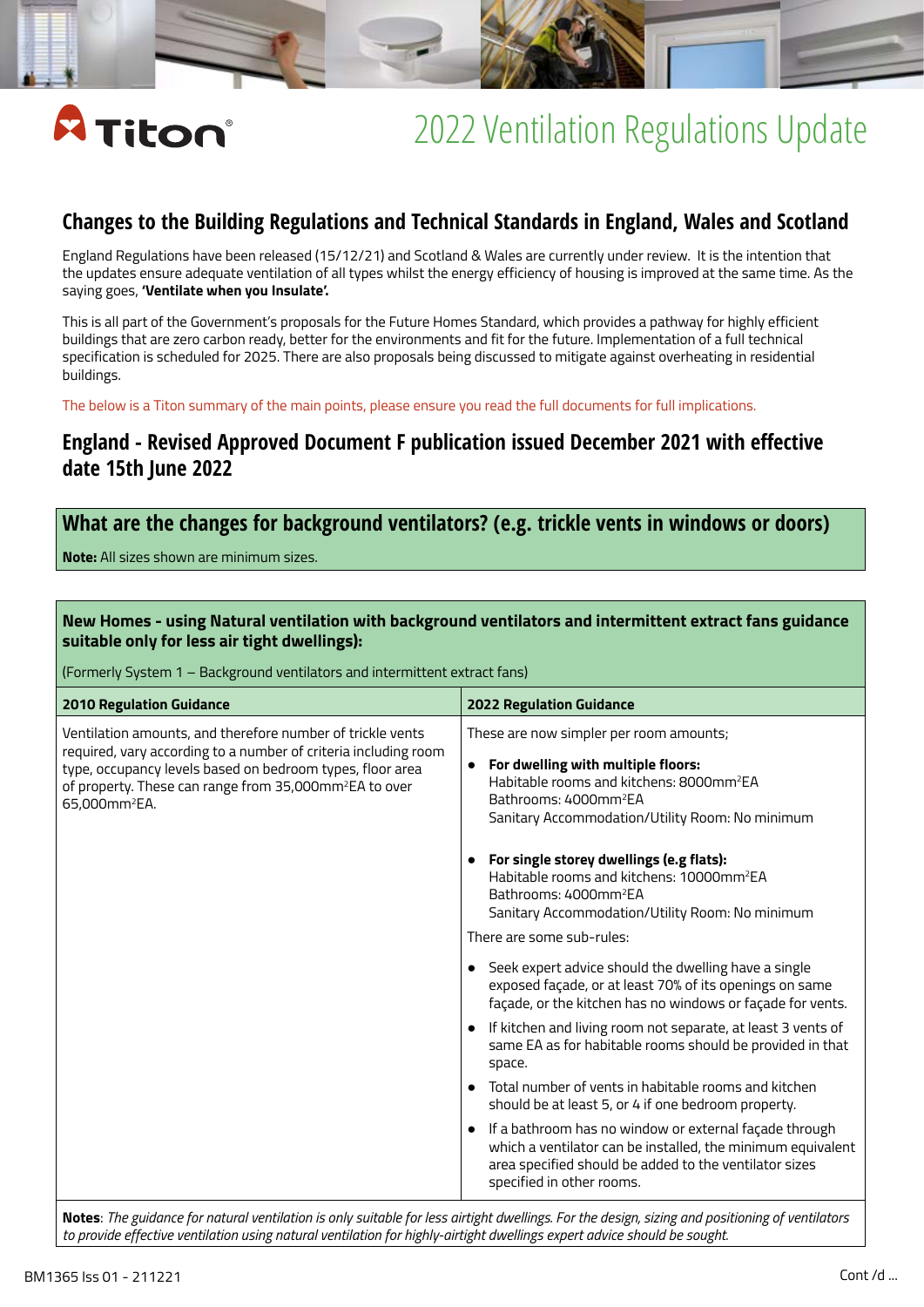

#### **New Homes using Continuous mechanical extract ventilation:**

(Formerly System 3 – Continuous mechanical extract and (MEV))

| <b>2010 Regulation Guidance</b>                                       | 2022 Regulation Guidance                                              |
|-----------------------------------------------------------------------|-----------------------------------------------------------------------|
| Trickle vents should provide 2500mm <sup>2</sup> EA in each habitable | Trickle vents should provide 4000mm <sup>2</sup> EA in each habitable |
| room.                                                                 | room.                                                                 |

**Notes**: The guidance for mechanical extract ventilation is suitable for highly-airtight dwellings only. For the design, sizing and positioning of ventilators to provide effective ventilation using mechanical extract for less airtight dwellings expert advice should be sought.

### **New Homes using Mechanical ventilation with heat recovery:**

(Formerly System 4 – Continuous mechanical supply and extract with heat recovery (MVHR))

| No change, trickle ventilators are not required because these                                 |                                                                                                                            |
|-----------------------------------------------------------------------------------------------|----------------------------------------------------------------------------------------------------------------------------|
| are balanced ventilation systems in more energy efficient<br>house designs.<br>house designs. | No change, trickle ventilators are not required because these<br>are balanced ventilation systems in more energy efficient |

**Notes**: *The guidance for mechanical supply and extract ventilation is suitable for any level of airtightness.*

### **Existing Homes:**

| <b>2010 Regulation Guidance</b>                                                                                                                                                                                                                                                                                                                                                            | <b>2022 Regulation Guidance</b>                                                                                                                                                                                                                                                                                                                                                                                                                                                                                                                                                                                                                                                                                                                                                                                                                                                                                                                                                                                                                                                  |  |  |  |
|--------------------------------------------------------------------------------------------------------------------------------------------------------------------------------------------------------------------------------------------------------------------------------------------------------------------------------------------------------------------------------------------|----------------------------------------------------------------------------------------------------------------------------------------------------------------------------------------------------------------------------------------------------------------------------------------------------------------------------------------------------------------------------------------------------------------------------------------------------------------------------------------------------------------------------------------------------------------------------------------------------------------------------------------------------------------------------------------------------------------------------------------------------------------------------------------------------------------------------------------------------------------------------------------------------------------------------------------------------------------------------------------------------------------------------------------------------------------------------------|--|--|--|
| Replacement windows should be fitted with trickle vents<br>only if the windows being replaced had vents in them.<br>Habitable rooms: 5000mm <sup>2</sup> EA. Kitchen, Utility Room and<br>Bathroom: 2500mm <sup>2</sup> EA.<br>Addition of a wet room to an existing building: 2500mm <sup>2</sup> EA.<br>Addition of a habitable room to an existing dwelling:<br>8000mm <sup>2</sup> EA. | Replacement windows should be fitted with trickle<br>vents regardless of whether the windows being replaced<br>had vents in them or not, if no background ventilation<br>alternative is being installed.<br>Habitable rooms and kitchens: 8000mm <sup>2</sup> EA.<br>Bathrooms (with or without a toilet): 4000mm <sup>2</sup> EA.<br>Addition of a wet room to an existing building: 5000mm <sup>2</sup> EA.<br>Addition of a habitable room to an existing dwelling (if<br>existing room has less than 5000mm <sup>2</sup> EA): 10,000mm <sup>2</sup> EA.<br>If the existing dwelling has continuous mechanical extract<br>ventilation fitted then 4000mm <sup>2</sup> EA is required in habitable<br>rooms.<br>In all cases there is now an Installation & Commissioning<br>Checklist that needs to be completed and handed over by the<br>installer, this includes background ventilation sign off. This<br>Checklist appears in the Approved Document 'Part' F, as<br>opposed to the separate DVCG (Domestic Ventilation<br>Compliance Guide) which has been made obsolete. |  |  |  |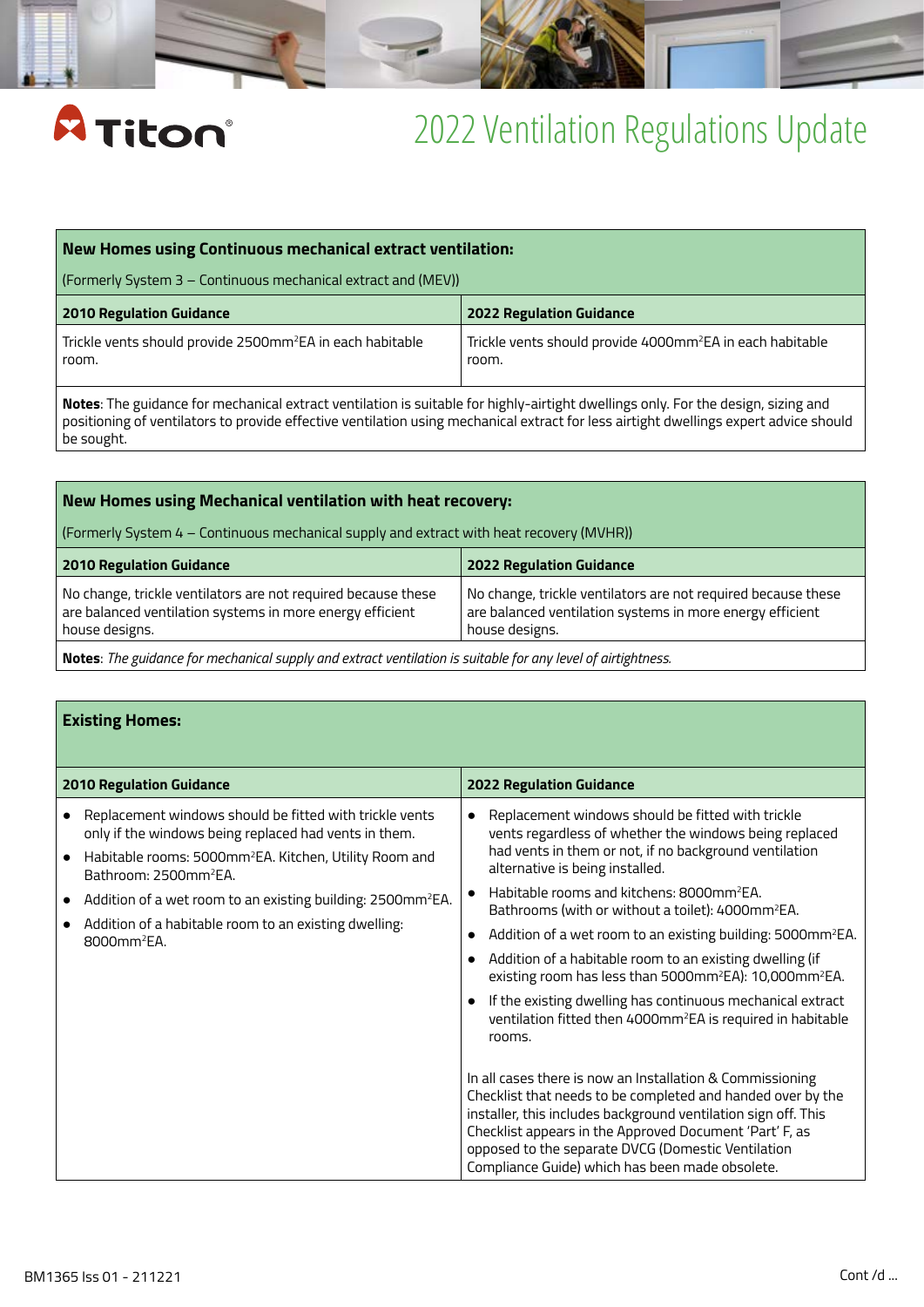# **A** Titon®

# 2022 Ventilation Regulations Update

| <b>Documentation for Homes:</b>                             |                                                                                                                                                                                                                                                                                                                                               |  |  |  |
|-------------------------------------------------------------|-----------------------------------------------------------------------------------------------------------------------------------------------------------------------------------------------------------------------------------------------------------------------------------------------------------------------------------------------|--|--|--|
| <b>2010 Regulation Guidance</b>                             | <b>2022 Regulation Guidance</b>                                                                                                                                                                                                                                                                                                               |  |  |  |
| <b>Domestic Ventilation Compliance Guide (now obsolete)</b> | Home User Guide for new dwellings (4.18 & 4.19)                                                                                                                                                                                                                                                                                               |  |  |  |
|                                                             | A Home User Guide should be provided for a new dwelling<br>$\blacksquare$<br>as described in Section 9 of Approved Document L, Volume<br>1: Dwellings. It should contain a section on 'Ventilation'<br>that provides non-technical advice on the ventilation<br>systems provided within the new dwelling.                                     |  |  |  |
|                                                             | The Home User Guide is in addition to the operating and<br>٠<br>maintenance instructions. It is intended to be a non-<br>technical overview for the occupiers, and should include<br>some basic details on the operation and maintenance of<br>the system. The operating and maintenance instructions<br>provide further details as required. |  |  |  |
|                                                             | Additional information for work in existing dwellings (4.20)                                                                                                                                                                                                                                                                                  |  |  |  |
|                                                             | When new ventilation is installed in an existing dwelling,<br>$\blacksquare$<br>information about it should be provided to the building<br>owner in accordance with paragraphs 4.13 to 4.17.                                                                                                                                                  |  |  |  |
|                                                             | Go to - https://www.gov.uk/government/publications/home-<br>user-guide-template for the Home Energy Guide Template and<br>the Existing Home Ventilation Guide.                                                                                                                                                                                |  |  |  |

**Notes**: *Information about overheating and the conservation of fuel and power are required under different regulations and guidance is given in Approved Documents O (Overheating) and L (Conservation of fuel and power). Where the system provides more than one function, the owner should be informed of each separate function.*

| Operating and maintenance instructions (4.13, 4.14 & 4.15)                                                                                                                                                                                                                                                                                                                          |
|-------------------------------------------------------------------------------------------------------------------------------------------------------------------------------------------------------------------------------------------------------------------------------------------------------------------------------------------------------------------------------------|
| Sufficient information about the ventilation system and its<br>٠<br>maintenance requirements must be given to the building<br>owner to allow the system to be operated effectively. This<br>should include both design flow rates and maintenance<br>requirements. The information should be provided in a<br>clear manner, for a non-technical audience.                           |
| A copy of the completed commissioning sheet in Appendix<br>п<br>C should be given to the owner of the new dwellings. For<br>existing dwellings Appendix D checklist may be used.                                                                                                                                                                                                    |
| The operation and maintenance information should<br>$\blacksquare$<br>contain specific instructions for the end user on how and<br>when to use the ventilation system, including information<br>on the intended uses for the available fan settings.<br>Information should also be provided to suggest when,<br>and how, the system components should be cleaned and<br>maintained. |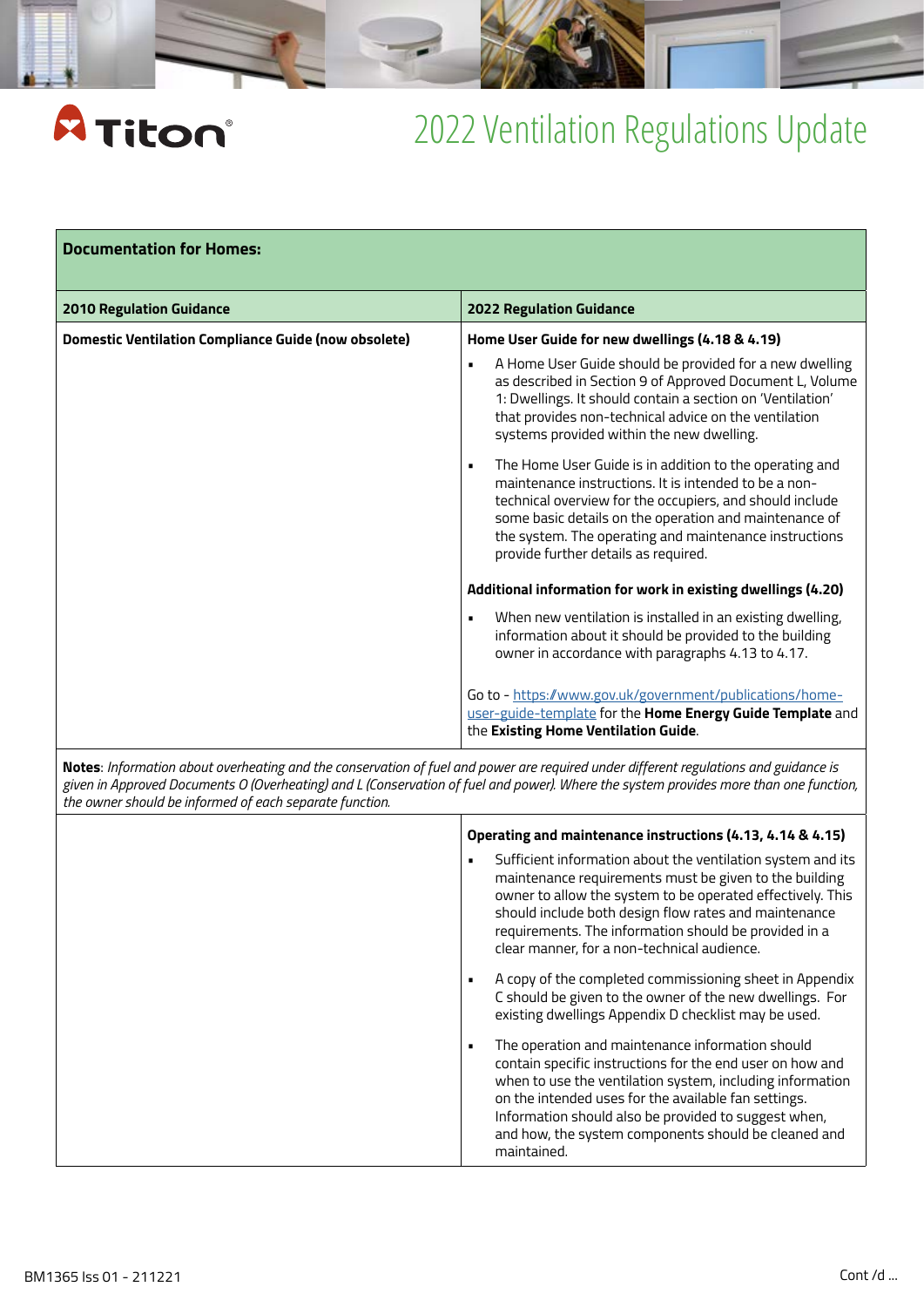

## **What are the changes for Mechanical Ventilation?**

| <b>2010 Regulation Guidance</b>                                                     | <b>2022 Regulation Guidance</b>                                                                                                                                                                         |
|-------------------------------------------------------------------------------------|---------------------------------------------------------------------------------------------------------------------------------------------------------------------------------------------------------|
| System 1:<br>Background ventilators and intermittent extract fans.                  | Natural ventilation with background ventilators and<br>intermittent extract fans (guidance suitable only for less<br>airtight dwellings)<br>Dwellings covered by the guidance - Less Airtight Dwellings |
| System 3:<br>Continuous mechanical extract (MEV).                                   | <b>Continuous mechanical extract ventilation</b><br>Dwellings covered by the guidance - All Dwellings                                                                                                   |
| System 4:<br>Continuous mechanical supply and extract with heat recovery<br>(MVHR). | <b>Mechanical ventilation with heat recovery</b><br>Dwellings covered by the guidance - All Dwellings                                                                                                   |

| All systems | <b>Highly airtight dwellings:</b><br>Dwellings that achieve one of the following.                                                                                                 |
|-------------|-----------------------------------------------------------------------------------------------------------------------------------------------------------------------------------|
|             | a. A design air permeability lower than 5m <sup>3</sup> /(h·m <sup>2</sup> ) at 50Pa.<br>b. An as-built air permeability lower than 3m <sup>3</sup> /(h·m <sup>2</sup> ) at 50Pa. |
|             | Where the guidance for highly airtight dwellings is followed,<br>dwellings are assumed to have an infiltration rate of 0 air<br>changes per hour.                                 |
|             | Airtightness level must be proved if no trickle vents are to be<br>fitted into a 'Less airtight dwelling'.                                                                        |
|             | Less airtight dwellings:<br>Those dwellings that are not highly airtight dwellings.                                                                                               |
|             | Where the guidance for less airtight dwellings is followed,<br>dwellings are assumed to have an infiltration rate of 0.15 air<br>changes per hour.                                |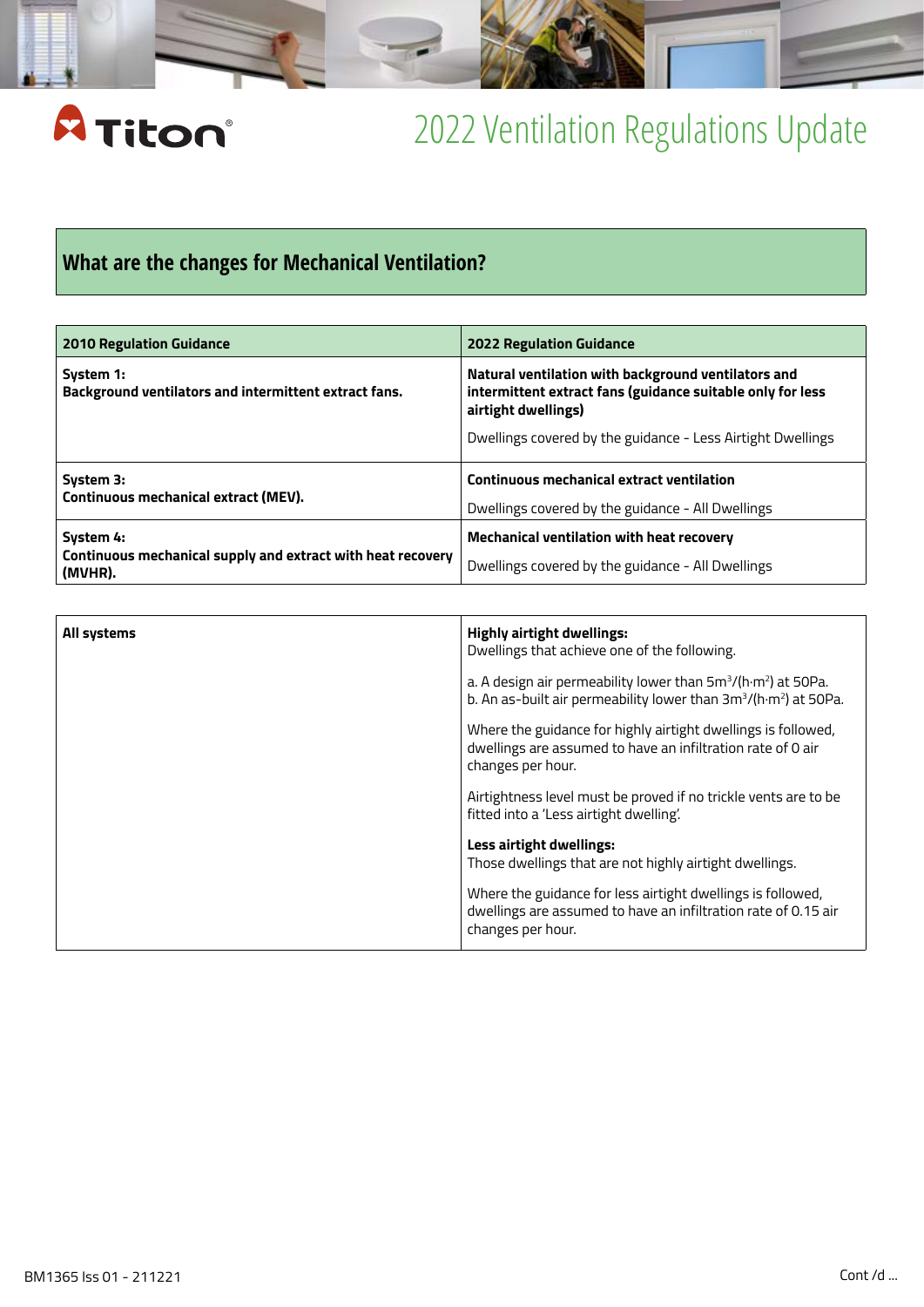| <b>2010 Regulation Guidance</b>                                                                                                                                                                                                             |    |                |                                                                                                                                                                                                                                                                                                                                 |                                                                                                                 |    | <b>2022 Regulation Guidance</b>                                      |    |    |                                                                                                                                                                                                                           |    |    |  |  |                                                                                                 |  |  |  |  |  |
|---------------------------------------------------------------------------------------------------------------------------------------------------------------------------------------------------------------------------------------------|----|----------------|---------------------------------------------------------------------------------------------------------------------------------------------------------------------------------------------------------------------------------------------------------------------------------------------------------------------------------|-----------------------------------------------------------------------------------------------------------------|----|----------------------------------------------------------------------|----|----|---------------------------------------------------------------------------------------------------------------------------------------------------------------------------------------------------------------------------|----|----|--|--|-------------------------------------------------------------------------------------------------|--|--|--|--|--|
| Table 5.1b - Whole dwelling ventilation rates                                                                                                                                                                                               |    |                | Table 1.3 - Minimum whole dwelling ventilation rates                                                                                                                                                                                                                                                                            |                                                                                                                 |    |                                                                      |    |    |                                                                                                                                                                                                                           |    |    |  |  |                                                                                                 |  |  |  |  |  |
| <b>Number of bedrooms</b>                                                                                                                                                                                                                   | 1  | $\overline{2}$ | 3                                                                                                                                                                                                                                                                                                                               | 4                                                                                                               | 5  | <b>Number of bedrooms</b>                                            | 1  | 2  | 3                                                                                                                                                                                                                         | 4  | 5  |  |  |                                                                                                 |  |  |  |  |  |
| Whole dwelling<br>ventilation rate (a.b.) I/s                                                                                                                                                                                               | 13 | 17             | 21                                                                                                                                                                                                                                                                                                                              | 25                                                                                                              | 29 | Minimum ventilation rate<br>criterion $1 - by number$<br>of bedrooms | 19 | 25 | 31                                                                                                                                                                                                                        | 37 | 43 |  |  |                                                                                                 |  |  |  |  |  |
|                                                                                                                                                                                                                                             |    |                |                                                                                                                                                                                                                                                                                                                                 | 0.3 l/s per m <sup>2</sup> of internal floor<br>Minimum ventilation rate<br>criterion 2 - by floor area<br>area |    |                                                                      |    |    |                                                                                                                                                                                                                           |    |    |  |  |                                                                                                 |  |  |  |  |  |
| Notes:<br>a. In addition, the minimum ventilation rate should be not<br>less than 0.3 l/s per m <sup>2</sup> of internal floor area. (This includes<br>all floors, e.g. for a two-storey building add the ground and<br>first floor areas). |    |                | A minimum rate of 0.3 litres per second per m <sup>2</sup> of internal<br>floor area (this includes all floors, e.g. for a two-storey<br>building, add the ground-floor and first-floor areas).<br>Notes:<br>1. Where the dwelling has only one habitable room, a<br>minimum ventilation rate of 13 litres per second should be |                                                                                                                 |    |                                                                      |    |    |                                                                                                                                                                                                                           |    |    |  |  |                                                                                                 |  |  |  |  |  |
|                                                                                                                                                                                                                                             |    |                |                                                                                                                                                                                                                                                                                                                                 |                                                                                                                 |    |                                                                      |    |    | b. This is based on two occupants in the main bedroom and<br>a single occupant in all other bedrooms. This should be<br>used as the default value. If a greater level of occupancy is<br>expected add 4 l/s per occupant. |    |    |  |  | used.<br>2. For each additional bedroom, add 6 litres per second to the<br>values in Table 1.3. |  |  |  |  |  |
|                                                                                                                                                                                                                                             |    |                |                                                                                                                                                                                                                                                                                                                                 |                                                                                                                 |    |                                                                      |    |    |                                                                                                                                                                                                                           |    |    |  |  |                                                                                                 |  |  |  |  |  |

### **Example of changes:**

A Titon®

Minimum whole dwelling rate [continuous rate]. Large increase in per bedroom rate could equate to a higher whole house continuous rates.  $\,$  Example below looking at 70m $^2$ .

| <b>2010 Regulation Guidance</b>              | <b>2022 Regulation Guidance</b>                                 |  |  |  |
|----------------------------------------------|-----------------------------------------------------------------|--|--|--|
| The continuous rate $-$ current              | Boost Rate – Unchanged                                          |  |  |  |
| Floor area rate = $70m^2 \times 0.3 = 211/s$ | • Floor area rate remains the same = $70m^2 \times 0.3 = 211/s$ |  |  |  |
| Dwelling Bedroom rate = 21I/s                | Dwelling bedroom rate now = $311/s$                             |  |  |  |
|                                              |                                                                 |  |  |  |